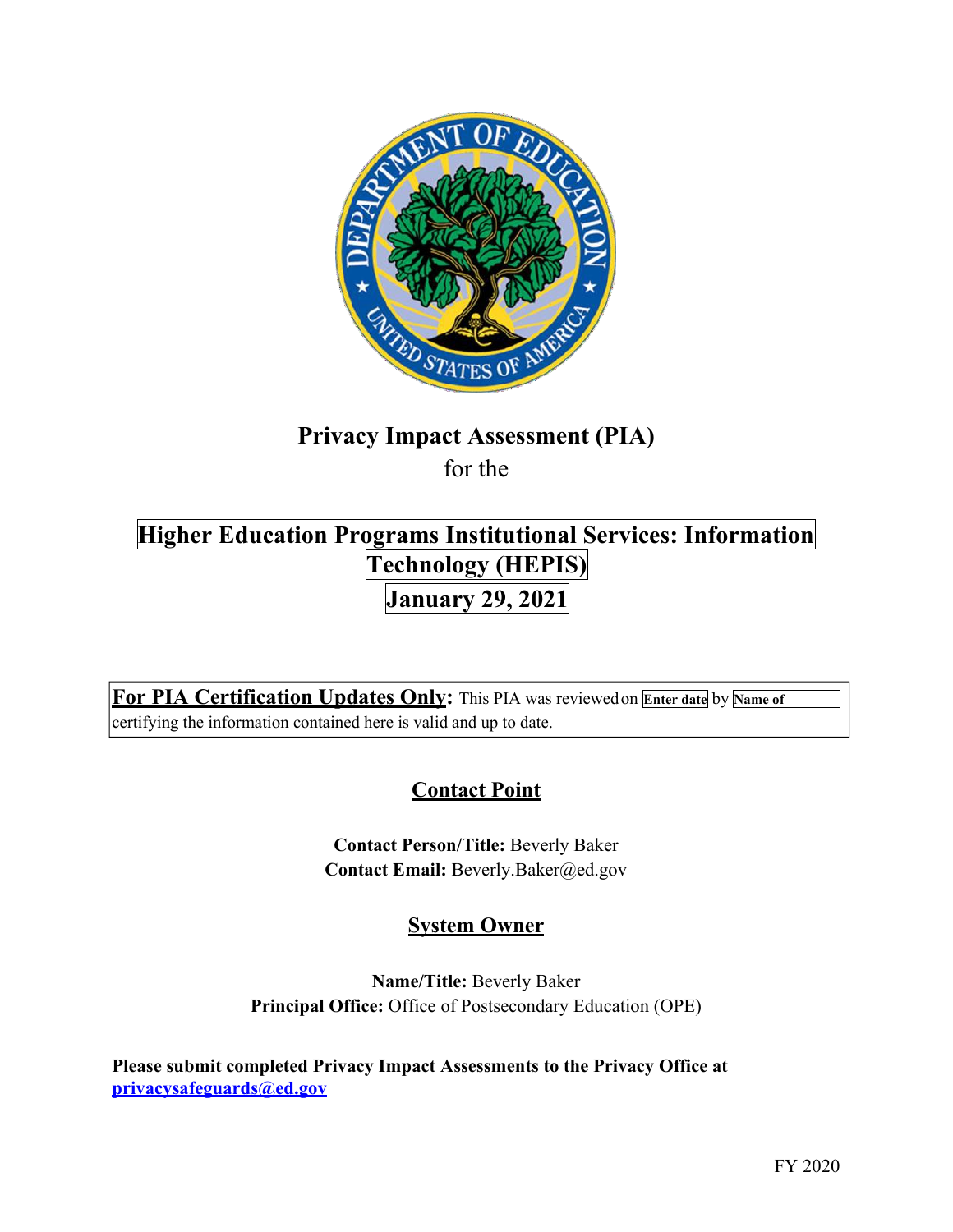*Please complete this Privacy Impact Assessment (PIA) on how personally identifiable information (PII) is collected, stored, protected, shared, and managed electronically by your system. You may wish to consult with your ISSO in completing this document. If a question does not apply to your system, please answer with N/A.* 

### **1. Introduction**

 or purpose for the system. **1.1.** Describe the system including the name, acronym, and a brief description of the program

 used to determine eligibility for new Title III/Title V discretionary grants; to collect interim, annual, and final performance reports for Title III/Title V and Title VII (FIPSE) Higher Education Programs Institutional Services Information Technology (HEPIS) is grants; to collect endowment performance reports; and to calculate Formula grant distributions.

 The HEPIS reporting website is built in Linux (operating system), Apache (web server website in order to complete Annual Performance Reports by entering data into fields on Services (AWS) GovCloud environment. There are no direct connections into or out of another system without direct human involvement), although there are regular exports software), MySQL (database software) and PHP (programming language), a common technology configuration collectively known as "LAMP-stack." Users access the HEPIS online data entry forms. The website is hosted in a FedRAMP-certified Amazon Web the system (i.e., this system does not have an API, or an Application Programming Interface, that allows it to link directly to another system's database; nor does this system take advantage of any other systems' API to pull data programmatically from and imports to/from the G5 system performed via a combination of manual steps on a regular basis (i.e., once a year someone accesses G5, searches for a list of new grants in this system's programs, exports it to an Excel spreadsheet, and then manually imports that spreadsheet into the HEPIS system).

 Colleges and Universities (HBCUs). The Title III programs have been expanded to Title III programs support improvements in educational quality, management, and financial stability at qualifying postsecondary institutions. Funding is focused on institutions that enroll large proportions of minority and financially disadvantaged students with low per-student expenditures. From its inception, one of the primary missions of the Title III programs has been to support the nation's Historically Black support American Indian Tribally Controlled Colleges and Universities and Alaska Native and Native Hawaiian Serving Institutions, as well as other minority-serving institutions. The Title III programs also include the Minority Science and Engineering Improvement Program.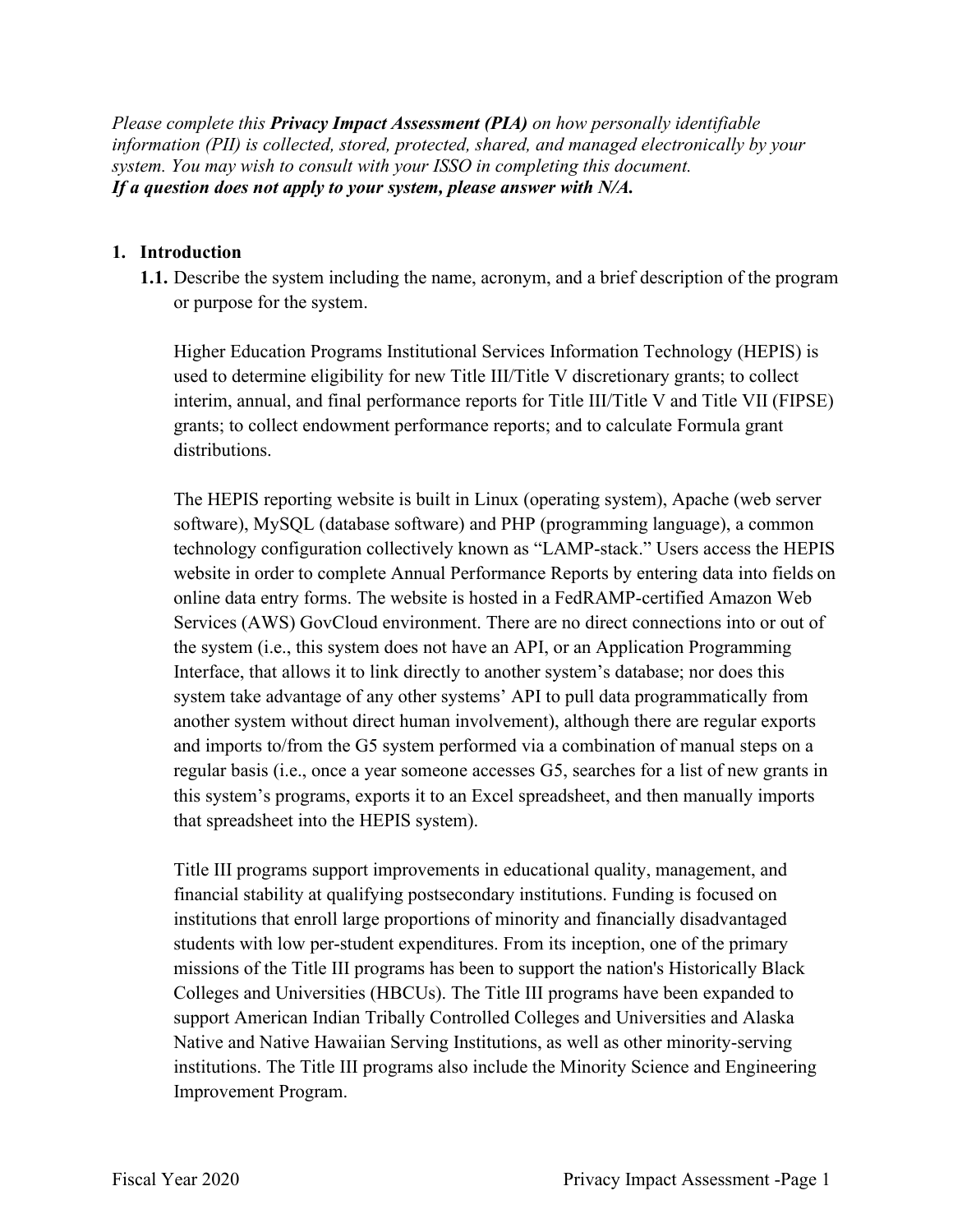The Title V programs strengthen institutions serving Hispanic and other low-income students. The Title V programs, as well as the Title III programs, provide financial assistance to help institutions solve problems that threaten their ability to survive, to improve their management and fiscal operations, and to build endowments.

Title VII, Fund for the Improvement of Postsecondary Education (FIPSE), supports the implementation of innovative educational reform ideas, evaluates how well they work, and shares findings with the larger education community.

**1.2.** Describe the purpose for which the personally identifiable information  $(PII)^{1}$  is collected, used, maintained or shared.

PII is collected for two reasons: (a) to provision user accounts in the system, and (b) to record contact information on the performance reports.

**1.3.** Is this a new system, or one that is currently in operation?

Currently Operating System

**1.4.** Is this PIA new, or is it updating a previous version?

# New PIA

This is a new PIA for a currently operating system because the previous determination that the system did not contain PII has been changed.

**1.5.** Is the system operated by the agency or by a contractor?

# **Contractor**

**1.5.1.** If the system is operated by a contractor, does the contract or other acquisitionrelated documents include privacy requirements?

 $\Box$  N/A

<sup>&</sup>lt;sup>1</sup> The term "personally identifiable information" refers to information which can be used to distinguish or trace an individual's identity, such as their name, social security number, biometric records, etc. alone, or when combined with other personal or identifying information which is linked or linkable to a specific individual, such as date and place of birth, mother's maiden name, etc. OMB Circular A-130, page 33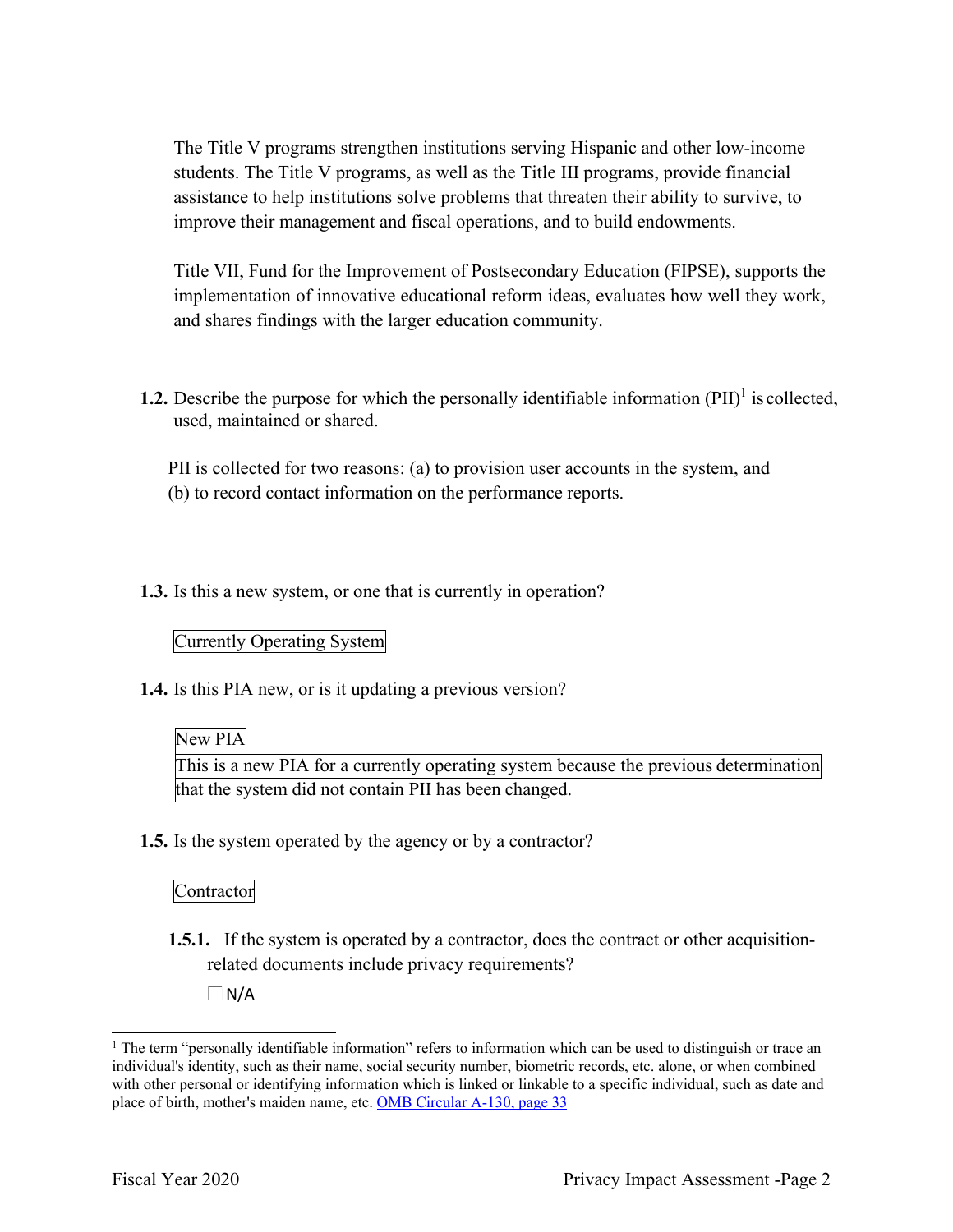Yes

# **2. Legal Authorities and Other Requirements**  *If you are unsure of your legal authority, please contact your program attorney.*

 use of data by the system? Please include name and citation of the authority. **2.1.** What specific legal authorities and/or agreements permit and regulate the collection and

The information is collected under the legal authority of The Higher Education Act of 1965, as amended, Title III, Title V, and Title VII, which offer grants for the purposes of strengthening higher education institutions and expanding educational opportunities for students.

# **SORN**

**2.2.** Is the information in this system retrieved by an individual's name or personal identifier such as a Social Security Number or other identification?

No

System of Records Notice(s) (SORN(s)).<sup>2</sup> Please provide the SORN name, number, Federal Register citation and link, or indicate that a SORN is in progress. **2.2.1.** If the above answer is **YES,** this system will need to be covered by Privacy Act

 $\overline{M}$  N/A

Click here to enter text.

**2.2.2.** If the above answer is **NO**, explain why a SORN was not necessary. For example, the information is not retrieved by an identifier, the information is not maintained in a system of records, or the information is not maintained by the Department, etc.

 $\overline{\triangleright}$  N/A

Information is retrieved by the grant's PR Number, which is a unique identifier assigned to every grant. This identifier contains the CFDA Code, which identifies the Program under which the grant was awarded, along with a six-digit number that tracks back to the original grant application. There is nothing in the PR Number that directly identifies the institution, or any individuals associated with the institution.

<sup>&</sup>lt;sup>2</sup> A System of Records Notice (SORN) is a formal notice to the public that identifies the purpose for which PII is collected, from whom and what type of PII is collected, how the PII is shared externally (routine uses), and how to access and correct any PII maintained by ED. https://connected.ed.gov/om/Documents/SORN-Process.pdf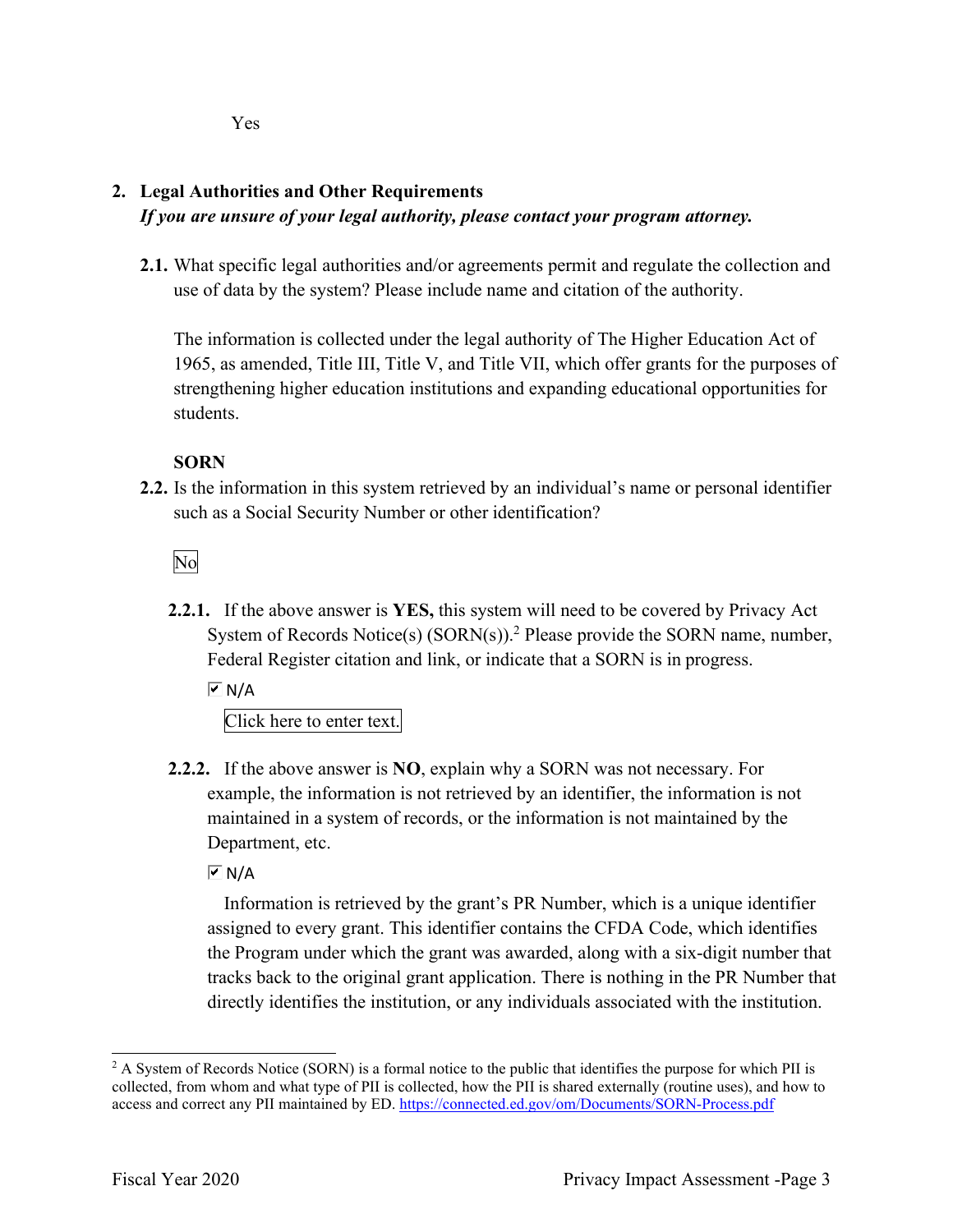#### **Records Management**

**If you do not know your records schedule, please consult with your records liaison or send an email to [RMHelp@ed.gov](mailto:RMHelp@ed.gov)** 

 **2.3.** What is the records retention schedule approved by National Archives and Records relevant NARA schedule numbers and disposition instructions. Administration (NARA) for the records contained in this system? Please provide all

The records disposition schedule is ED 254: Grant Administration and Management Files. Disposition: Temporary. Destroy/Delete five (5) years after final action is taken on file, but longer retention is authorized if required for business use. The records schedule number is N 1-441-11-00.

 timelines in the records disposition schedule? **2.4.** Is the PII contained in this system disposed of appropriately, and in accordance with the

Yes

# **3. Characterization and Use of Information**

# **Collection**

 Social Security, etc.) that the system collects, uses, disseminates, or maintains. **3.1.** List the specific PII elements (e.g., name, email, address, phone number, date of birth,

 The PII collected for establishing and maintaining user accounts for federal employees and contractors, grantees in Title III/Title V/Title VII programs, and staff members at institutions consist of: first name, last name, email address, office phone (optional) and cell phone (optional).

The PII collected for submission of performance reports consists of: work contact information about grantee project directors, certifying officials, and additional contacts. The PII elements collected are: first name, last name, email address, office mailing address, and office phone.

"Additional Contacts" do not exist on every grant. Some grantees have more resources and larger departments where the Project Director may have assistants who perform direct data entry into the system. Other grantees have smaller departments where the Project Director does all the data entry themselves. Either way, the Project Director, Certifying Official, and Additional Contact are all employed by the grantee institution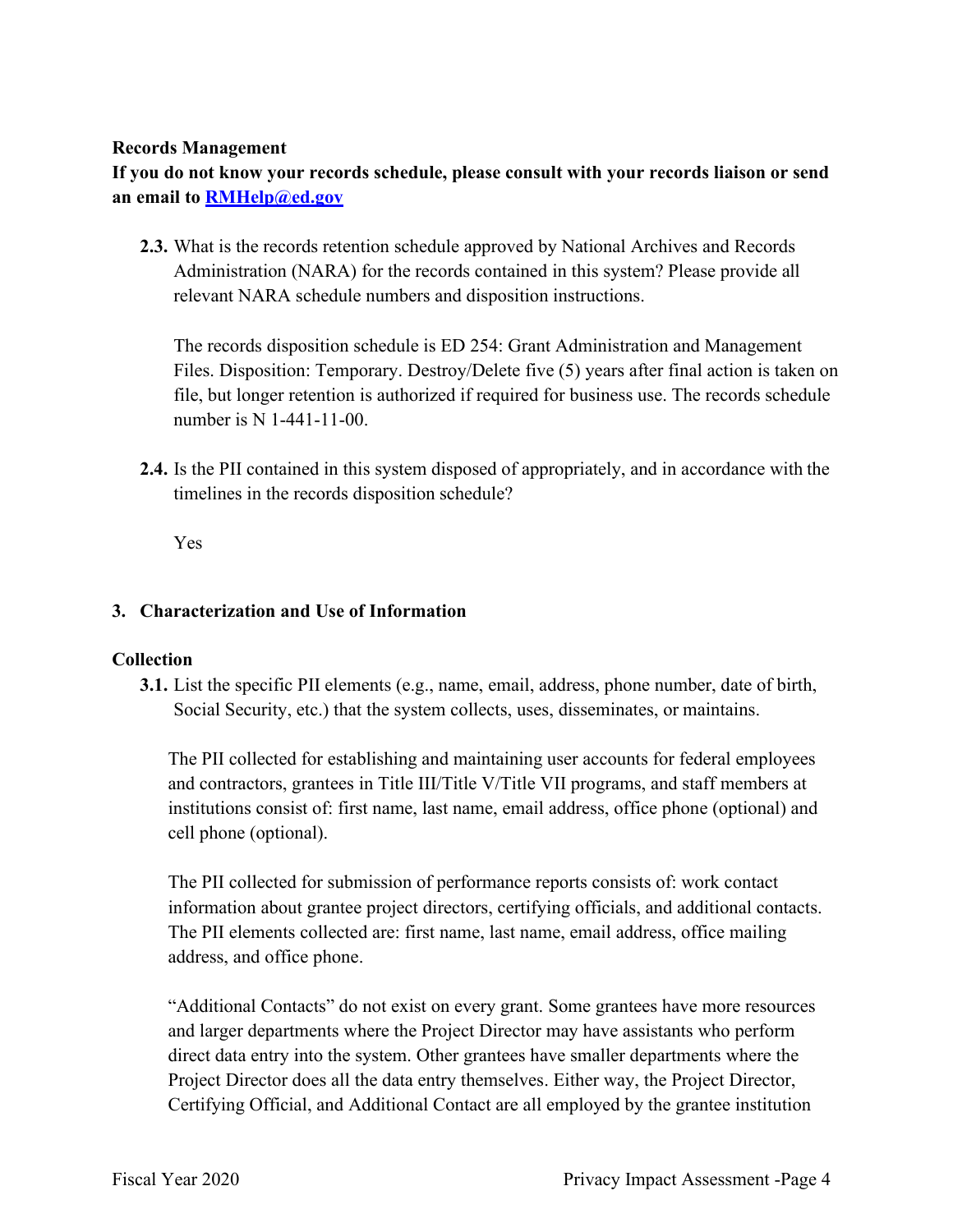and are authorized to access the HEPIS system for the purpose of performance reporting.

 **3.2.** Does the system collect only the minimum amount required to achieve the purpose stated in Question 1.2?

# Yes

The system collects only name and work contact information, which is needed to provision accounts, and to contact those who use the system.

 **3.3.** What are the sources of PII collected (e.g., individual, school, another agency, commercial sources, etc.)?

Data are either imported from the G5 system or submitted by the grantee.

**3.4.** How is the PII collected from the stated sources listed in Question 3.3 (e.g., paper form, web page, database, etc.)?

Data from G5 are manually exported from that system into a spreadsheet and then imported into the HEPIS system.

 Data submitted by the grantee are entered into the system on a data entry form on a secure website.

collected?<sup>3</sup> Is there a frequency at which there are continuous checks to ensure the PII remains valid and accurate? **3.5.** How is the PII validated or confirmed to ensure the integrity of the information

 Data imported from G5 are tested prior to import to ensure they conform to expected into G5 by the G5 users, but formatting checks can catch certain errors for example in formatting where possible. There is no way to check the accuracy of the data entered telephone numbers and email addresses.

 Data entered by grantees are validated programmatically to ensure they conform to their reviews of the reports for substantive progress on the grant's objectives. expected formatting where possible. There is no way to check the accuracy of data entered onto the reports by grantees, but Program Officers are able to catch errors during

<sup>&</sup>lt;sup>3</sup> Examples include restricted form filling, account verification, editing and validating information as it's collected, and communication with the individual whose information it is.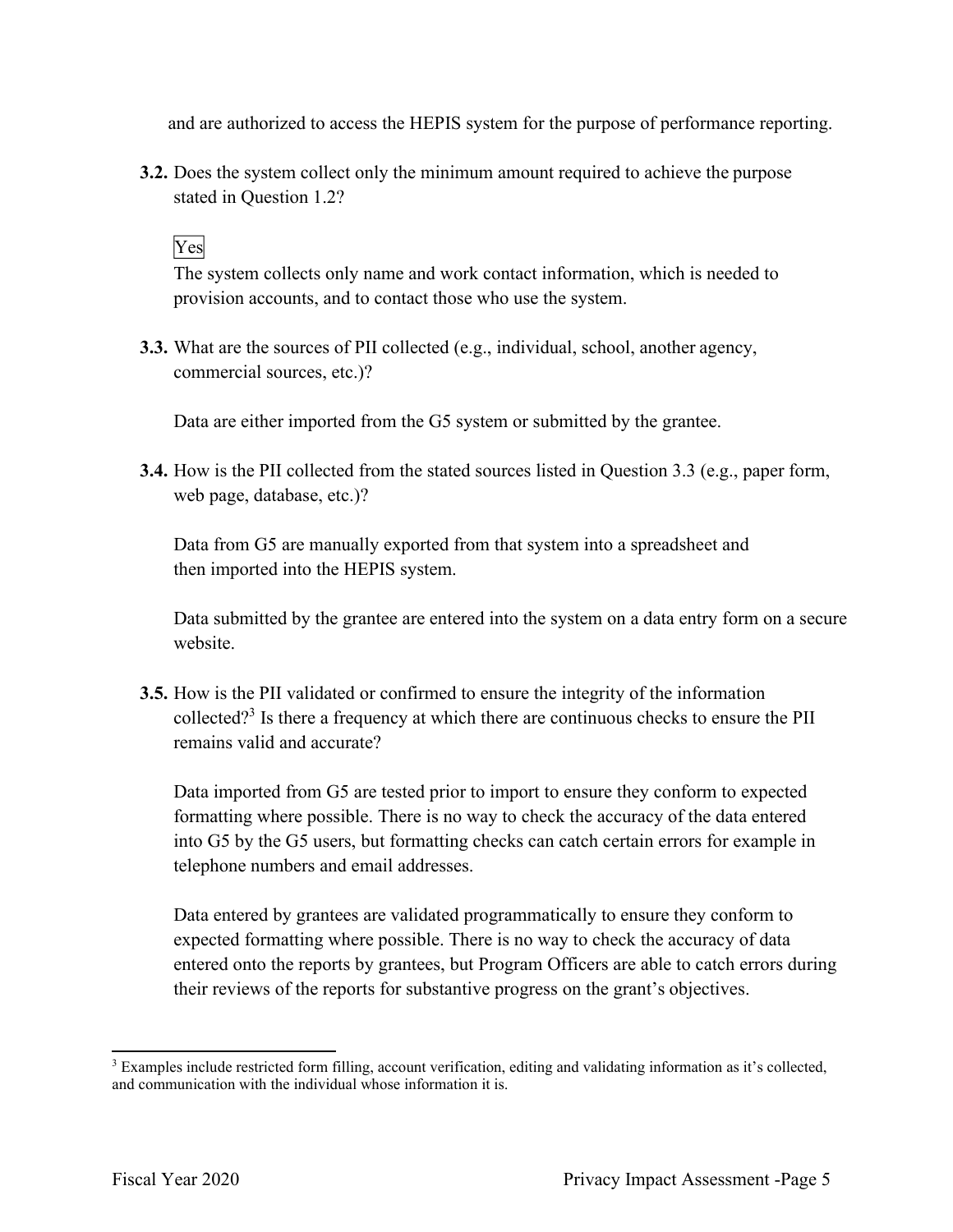#### **Use**

**3.6.** Describe how the PII is used to achieve the purpose stated in Question 1.2 above.

Name and contact information are used to provision accounts so staff, grantees, and other users may access the system to submit information and manage the program. It is also used so that Program Officers know how to contact key personnel on the grant: Project Director, Certifying Official, and any Additional Contacts (additional data entry persons), if applicable.

 prior to deployment or for training employees? **3.7.** Is the system using PII for testing/researching new applications or information systems

No

 protect the data? **3.7.1.** If the above answer is **YES,** what controls are in place to minimize the risk and

 $\overline{M}$  N/A Click here to enter text.

#### **Social Security Numbers**

*It is the Department's Policy that, in order to collect Social Security Numbers, the System Owner must state the collection is: 1) authorized by law, 2) necessary for an agency purpose, and 3) there is no reasonable alternative.* 

 purpose for maintaining them. **3.8.** Does the system collect Social Security Numbers? Note that if the system maintains Social Security Numbers but does not explicitly collect them, answer 3.8.1 to address the

No

 SSN will be used. **3.8.1.** If the above answer is **YES**, explain the purpose for its collection, and how the

 $\overline{M}$  N/A Click here to enter text.

 alternatives were not selected. **3.8.2.** Specify any alternatives considered in the collection of SSNs and why the

 $\overline{M}$  N/A

Click here to enter text.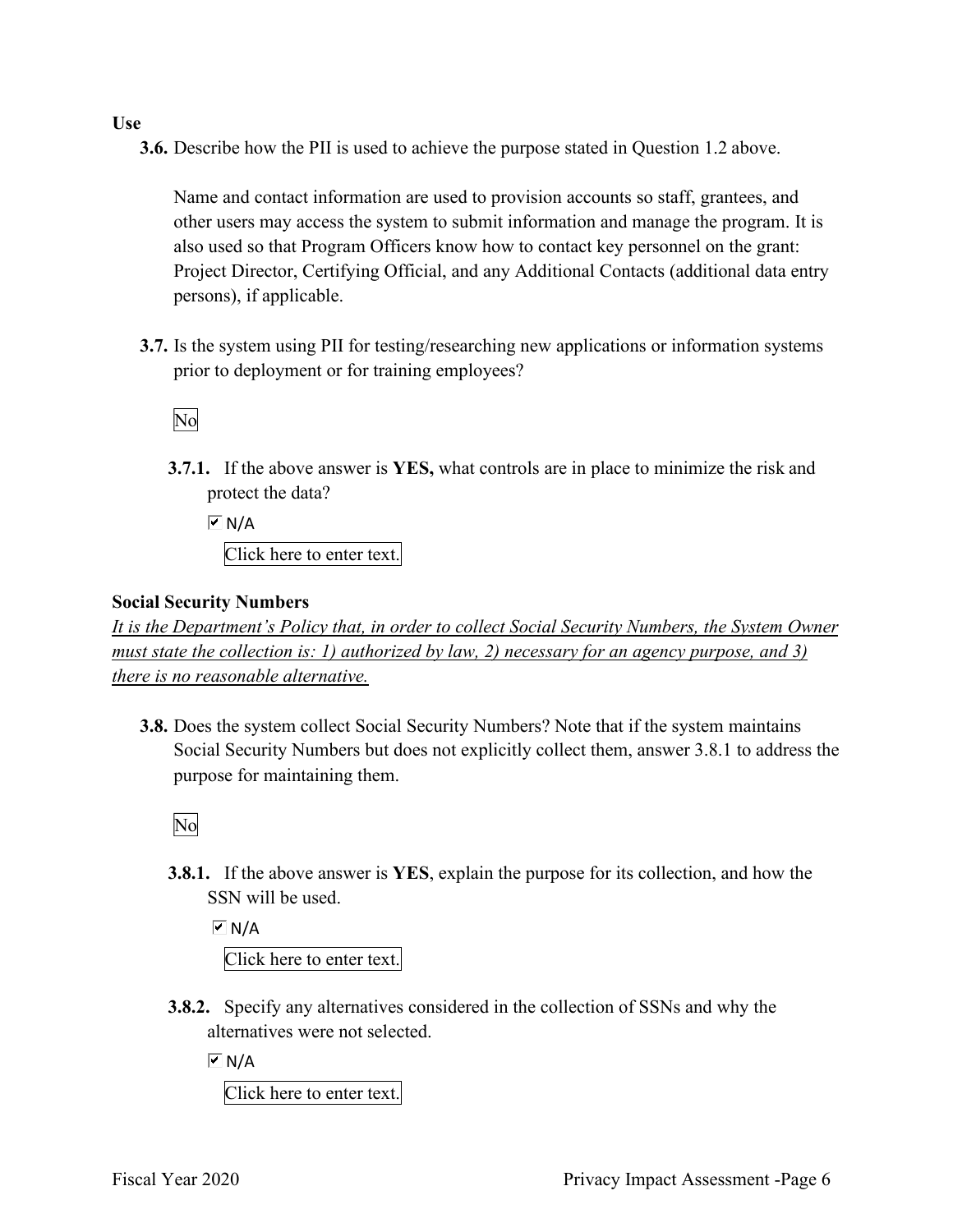## **4. Notice**

 public notice, such as a SORN, PIA,)? If notice is not provided, explain why not. **4.1.** How does the system provide individuals with notice about the collection of PII prior to its collection (e.g., direct notice, such as a Privacy Act Statement (if applicable) or

| The HEPIS website does not currently have a link to a Privacy                        |  |
|--------------------------------------------------------------------------------------|--|
| Policy, but one will be added as a link from the home page. The HEPIS Privacy Policy |  |
| will be modeled on the ed.gov Privacy Policy, which is found                         |  |
| here:                                                                                |  |
| www2.ed.gov/notices/privacy/index.html.                                              |  |

 notice is provided other than by SORN or PIA. **4.2.** Provide the text of the notice or the link to the webpage where the notice is posted if

 $\overline{M}$  N/A

Click here to enter text.

 of previously collected PII), decline to provide PII, or opt out of the project? **4.3.** What opportunities are available for individuals to consent to uses (including new uses

Use of the HEPIS website is required to meet reporting requirements necessary to receive grant funding.

 **4.4.** Is the notice referenced in Question 4.1 reviewed and revised when there are changes in are aware of and can consent to, where feasible, these changes? the practice, policy, or activities that affect the PII and privacy to ensure that individuals

Yes

#### **5. Information Sharing and Disclosures**

#### **Internal**

 skip to Question 5.4. **5.1.** Will PII be shared internally with other ED principal offices? If the answer is **NO**, please

No

 **5.2.** What PII will be shared and with whom?  $\overline{M}$  N/A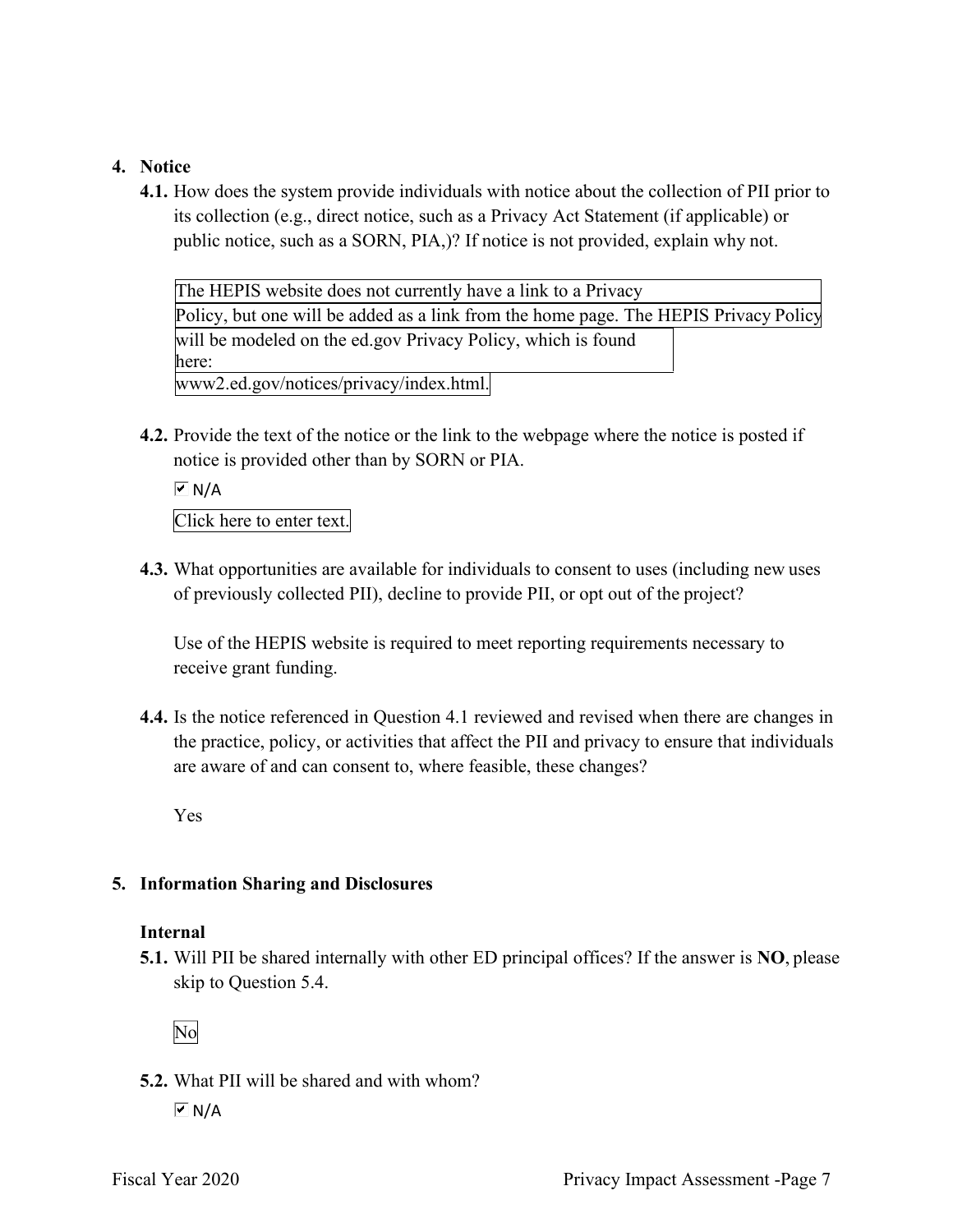Click here to enter text.

**5.3.** What is the purpose for sharing the specified PII with the specified internal organizations?

 $\overline{M}$  N/A

Click here to enter text.

# **External**

 school district, the public, etc.)? If the answer is **NO**, please skip to Question 6.1. **5.4.** Will the PII contained in the system be shared with external entities (e.g. another agency,

No

 **Note: If you are sharing Social Security Numbers externally, please specify to 5.5.** What PII will be shared and with whom? List programmatic disclosures only.<sup>4</sup> **whom and for what purpose**.

 $\Box$  N/A Click here to enter text.

**5.6.** What is the purpose for sharing the PII with the specified external entities?

 $\Box$  N/A

Click here to enter text.

**5.7.** Is the sharing with the external entities authorized?

 $\Box N/A$ Click here to select.

 available upon request? **5.8.** Is the system able to provide and retain an account of any disclosures made and make it

 $\Box$ N/A

Click here to select.

**5.9.** How is the PII shared with the external entity (e.g. email, computer match, encrypted line, etc.)?

 $\Box N/A$ 

<sup>&</sup>lt;sup>4</sup> If this information is covered by Privacy Act System of Records Notice (SORN) please list only relevant programmatic disclosures listed under the Routine Uses section.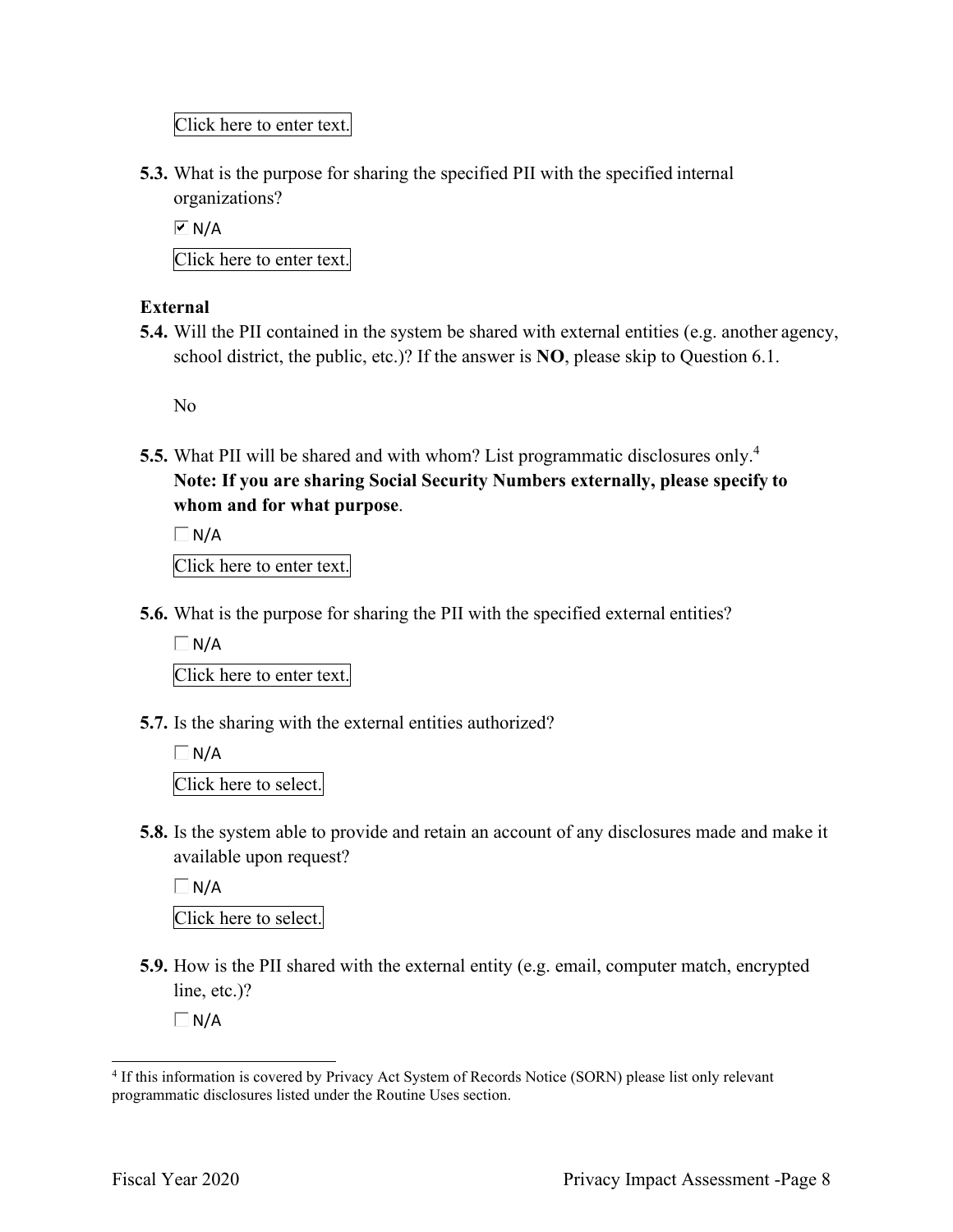Click here to enter text.

 with another agency? **5.10.** Is the sharing pursuant to a Computer Matching Agreement (CMA), Memorandum of Understanding (MOU), or other type of approved sharing agreement

 $\Box$  N/A Click here to select.

**5.11.** Does the project place limitation on re-disclosure?

 $\Box N/A$ Click here to select.

### **6. Redress**

**6.1.** What are the procedures that allow individuals to access their own information?

Grantees can log into the HEPIS system and access their accounts.

**6.2.** What procedures are in place to allow the subject individual to correct inaccurate or erroneous information?

Prior to submission grantees may make as many edits to their reports as they like. Once a report is submitted it is locked to prevent further editing. To make changes after submission, grantees must contact their Program Officer or the Help Desk and request that their report be unsubmitted.

**6.3.** How does the project notify individuals about the procedures for correcting their information?

Grantees are notified how to correct information via the online User Guide and via onscreen guidance during the report submission process.

# **7. Safeguards**

# *If you are unsure which safeguards will apply, please consult with your ISSO.*

 system and build privacy extensions to the extent feasible? **7.1.** Does the principal office work with their CSO/ISSO to build privacy & security into the

Yes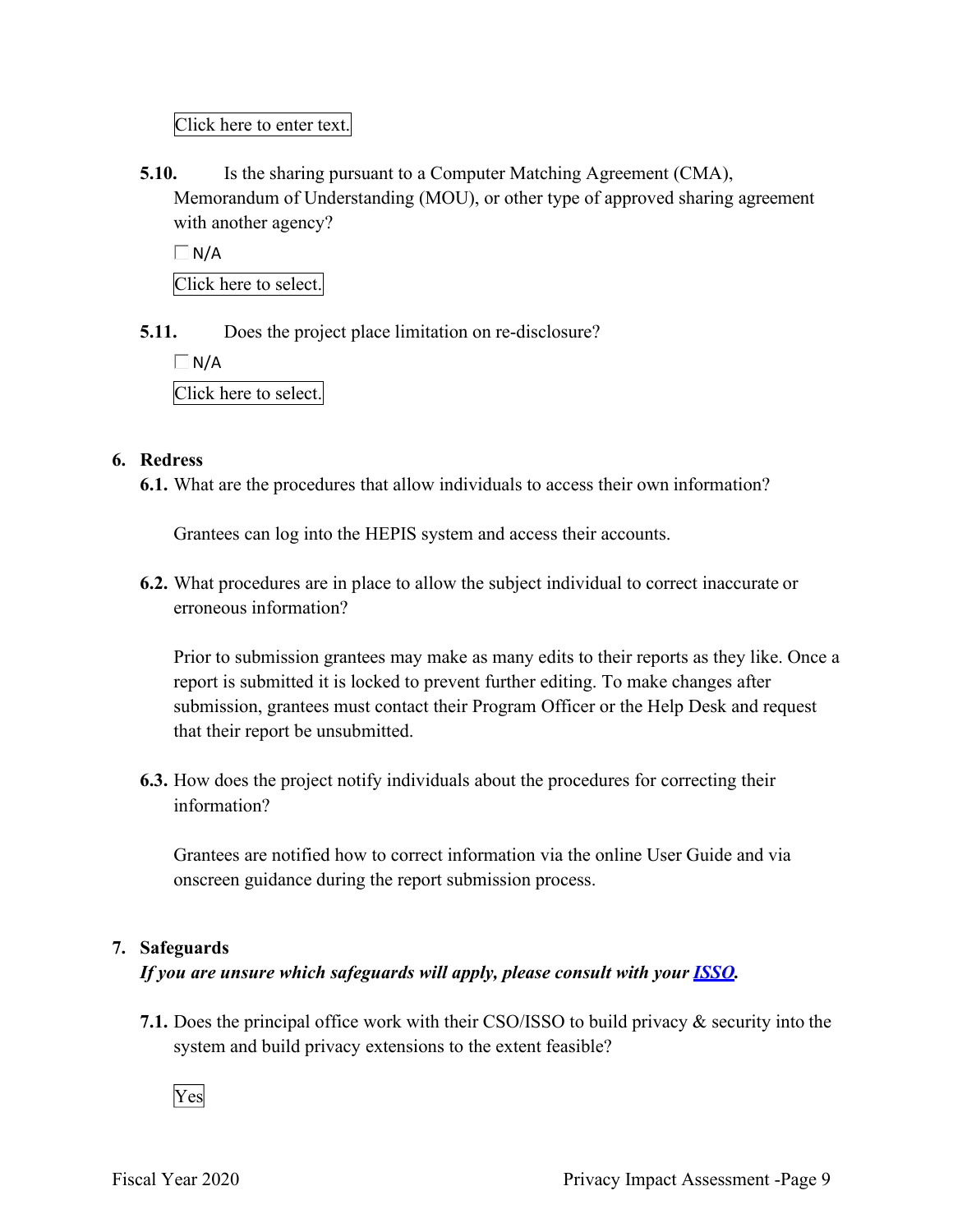**7.2.** Is an Authority to Operate (ATO) required?

Yes

 **7.3.** Under NIST FIPS Pub. 199, what is the security categorization of the system: **Low, Moderate, or High?** 

 $\Box$  N/A Low

**7.4.** What administrative, technical, and physical safeguards are in place to protect the information?

HEPIS is hosted outside of the Department's network on a FedRAMP-certified Cloud Service Provider (CSP) – AWS GovCloud. AWS enforces security controls over the physical facility where the system is located in adherence with FedRAMP standards. Authentication to the server is permitted only over secure, encrypted connections. HEPIS has an ATO in place and is in compliance with all NIST standards related to security and encrypted connections. A firewall is in place which allows only specific trusted connections to access the data.

Passwords must adhere to strict password requirements, they expire in 90 days, and they cannot reuse any of the previous five passwords.

 must configure at least one default TFA method but may configure one of each type for a Two-factor authentication (TFA) is required via a second device that can receive either an SMS text message, a voice phone call, or a smartphone app push notification. Users maximum of three per account. Users may select only one TFA method during each login attempt.

User accounts are locked after three unsuccessful username/password combination attempts, or after three unsuccessful TFA attempts. Locked accounts can only be unlocked manually by an ED user or a System Administrator. Users are logged off the website after 30 minutes of inactivity but will receive a pop-up warning 30 seconds before they are logged off.

User data are saved to the database automatically every time they exit one field and enter another, or manually every time they click a Save button.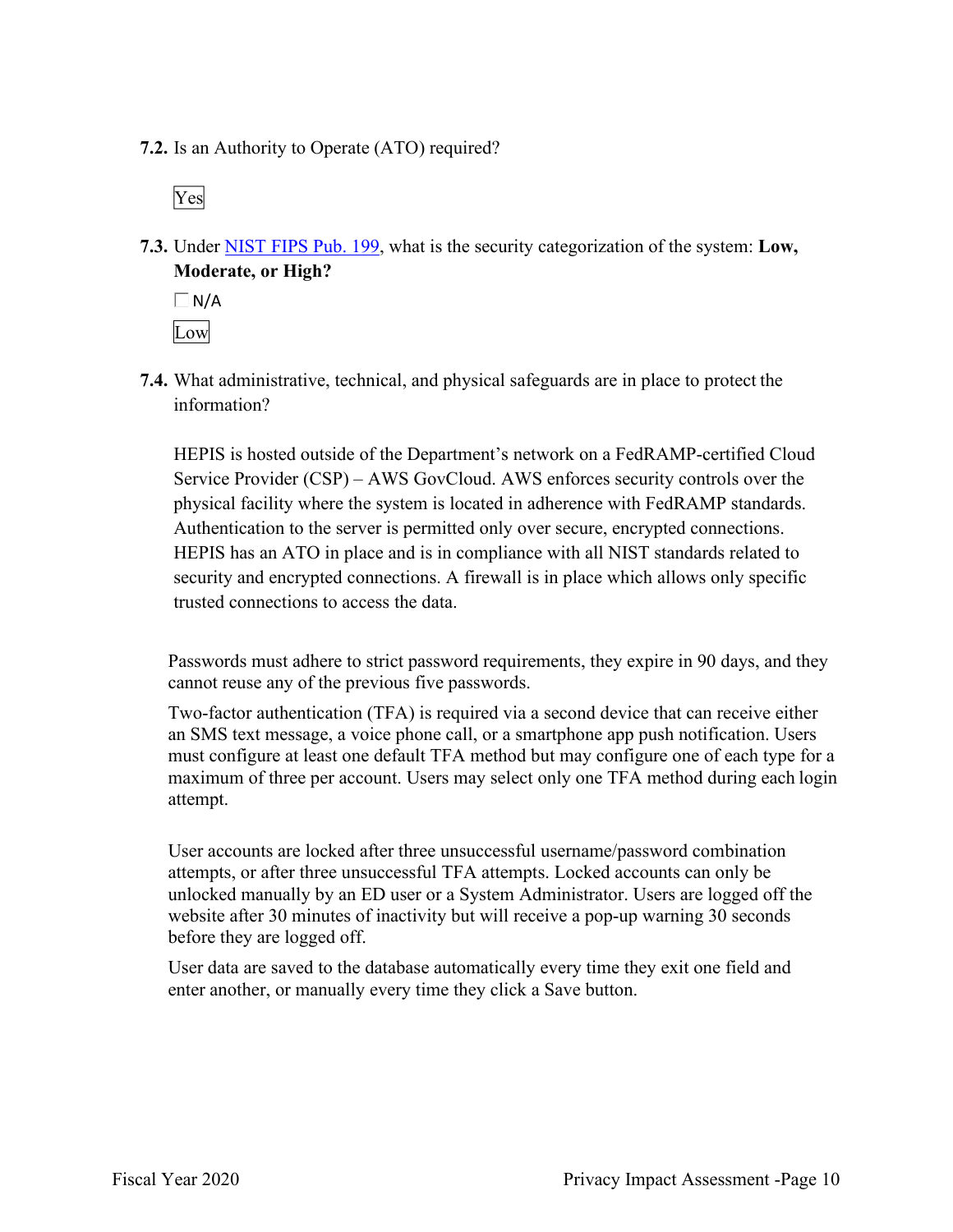security requirements and procedures as required by Federal law and policy? **7.5.** Is the information in the system appropriately secured in accordance with the IT

Yes

**7.6.** Has a risk assessment been conducted where appropriate security controls to protect against that risk have been identified and implemented?

Yes

 ensure the security controls continue to work properly at safeguarding the PII. **7.7.** Please describe any monitoring, testing or evaluation conducted on a regular basis to

The System Administrator runs Nessus security scans on a monthly basis to ensure system integrity. HEPIS is enrolled in the Department's monthly WebInspect scanning program. Event log monitoring is performed on a daily basis. System alerts have been implemented to notify administrators whenever there is unusually high utilization of resources, or unexpected peaks in traffic. System and software patches are tested as they are released and applied once they are verified.

# **8. Auditing and Accountability**

 stated practices in this PIA? **8.1.** How does the system owner assess and ensure that the PII is used in accordance with

The system owner works with the Department's Privacy Office to conduct a Privacy Impact Assessment and to ensure that it's accurate and updated as required. The system owner also completes the ED Risk Management Framework process to secure an ATO. The system owner also works with the contractor to ensure the system is being used appropriately and in accordance with the practices detailed in this document.

**8.2.** Does the system owner continuously monitor and audit the privacy controls to ensure effective implementation?

Yes

**8.3.** What are the privacy risks associated with this system and how are those risks mitigated?